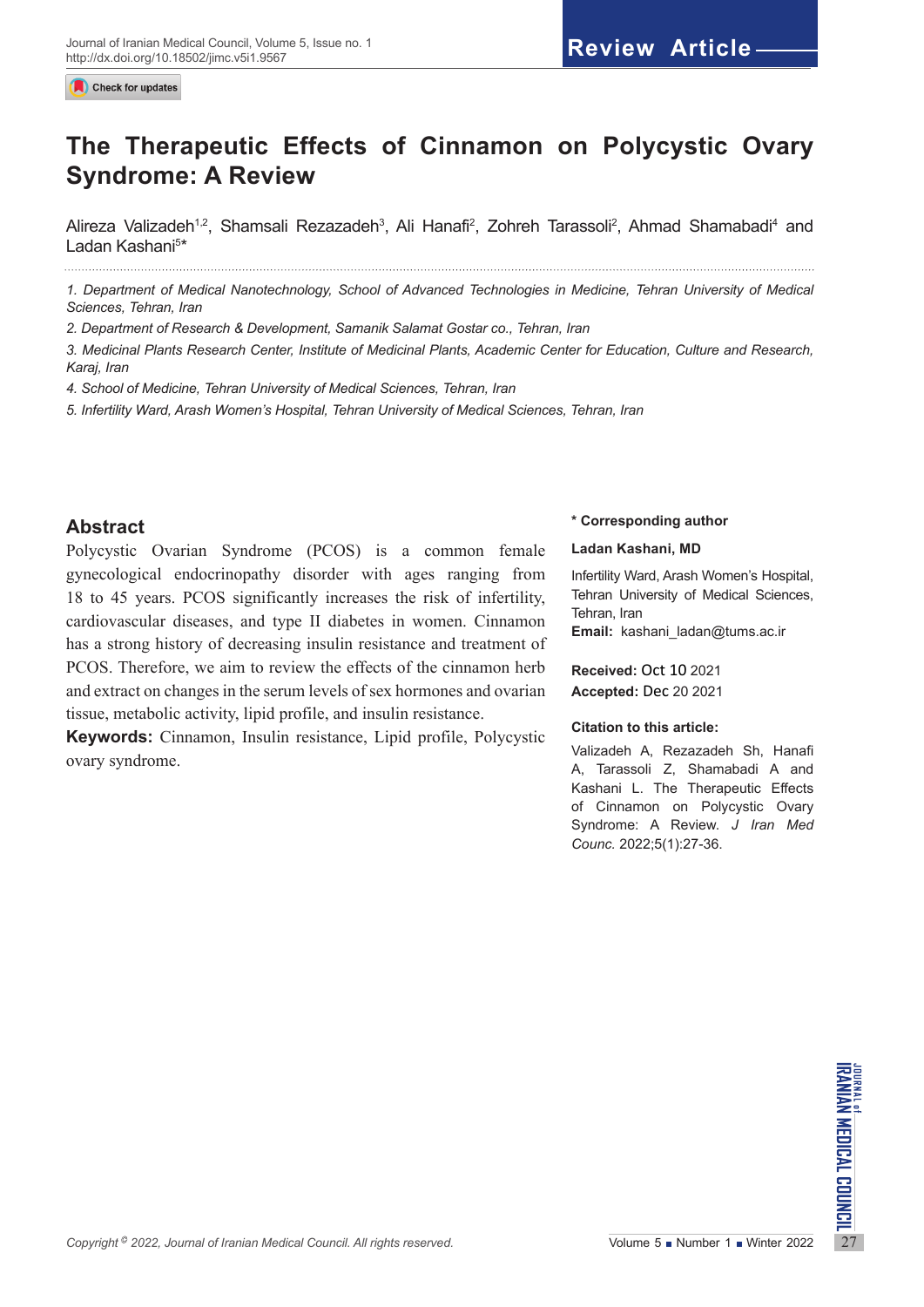# **Background**

Polycystic Ovarian Syndrome (PCOS) is a common female gynecological endocrinopathy disorder with ages ranging from 18 to 45 years (1-3).

Patients with PCOS present different problems, including reproductive abnormalities (4), atherogenic dyslipidemia (5,6), coronary heart disease (7), increased risk for type 2 diabetes mellitus (8), marked insulin resistance (9), eating and sleeping disorders (10), and anxiety and depression (11).

The symptoms of PCOS include metabolic disorders (dyslipidemia, insulin resistance, and type 2 diabetes), changes in endocrine hormones (decreased level of progesterone versus increased levels of prolactin, estrogen, and androgen), and clinical ones (baldness, acne, hirsutism, menstrual disorders, and infertility) (12). A meta-analysis was conducted on 30 studies with a total sample size of 19, 226 women with PCOS that listed prevalence rates of its clinical symptoms (Table 1) (13).

In people with PCOS, the blood levels of androgens increase (14). Moreover, compared to healthy women, conversion of androgenic precursors into testosterone is more in patients with PCOS. Subsequently, the high levels of androgens, especially testosterone in PCOS, cause several problems, including lack of ovulation, disrupted synthesis of sex hormones, and dysfunction of the genital tract in the patients. They can lead to infertility in women of reproductive age (15,16).

The rates of PCOS prevalence, according to the diagnostic criteria of National Institutes of Health (NIH), Rotterdam, and AE-PCOS Society in the world were 6, 10, and 10%, respectively (17). In Europe, the prevalence rate of PCOS is 5.6–8%, while it is 6.8, 19.5 and 4.41% according to NIH, Rotterdam,

**Table 1.** Prevalence rates (%) of clinical symptoms in Iranian women.

|                                                                                         | <b>Clinical symptom</b>       | Prevalence rate (%) |
|-----------------------------------------------------------------------------------------|-------------------------------|---------------------|
|                                                                                         | Menstrual disorders           | 28                  |
|                                                                                         | Infertility                   | 8                   |
|                                                                                         | Androgenic alopecia           | 9                   |
|                                                                                         | <b>Hirsutism</b>              | 13                  |
|                                                                                         | Obesity                       | 19                  |
|                                                                                         | Overweight                    | 21                  |
|                                                                                         | Acne                          | 26                  |
| <b>URANIAN MEDICAL COUNCIL <sup>es</sup> :</b><br>IRANIAN MEDICAL COUNCIL <sup>es</sup> | Volume 5 Number 1 Winter 2022 |                     |

and ultrasound methods, respectively, in the United States. Also, it is 6.8% and 19.5% based on the NIH and Rotterdam, respectively, in Iran (13). Among PCOS women, infertility occurs in approximately 75% of the cases (18).

The three most widely used drugs, including tamoxifen, clomiphene citrate, and metformin, are currently applied to treat PCOS (19). They have side effects, and treatment of PCOS by them is relative; therefore, it is essential to identify and develop alternative and novel drugs or approaches for the treatment of PCOS (2).

Based on many previous studies, a wide spectrum of herbs can be applied to improve various aspects of PCOS. Several herbs can improve some adverse effects of PCOS, such as menstrual and ovulatory dysfunctions, lipid-metabolism dysfunction, insulin resistance, obesity, and androgen excess-related conditions (20). Among these, *Cinnamon spp.* showed promising effects on PCOS by various mechanisms. There are several studies that have shown the beneficial application of cinnamon extract to the treatment of PCOS side effects. Due to the increasing prevalence of PCOS and its association with physical and mental problems, this study aimed to review and document the effects of cinnamon extract on serum levels of lipid profile, insulin resistance, and sex hormones as well as ovarian tissue in women with PCOS.

#### *Cinnamon extract*

Cinnamon is one of the oldest known herbs; the four major economic species are *C. cassia*, *C. burmannii*, *C. loureiroi*, and *C. verum* (21). Cinnamon is mainly produced in China, Sri Lanka, Seychelles, and Madagascar and little scale in Vietnam and India (about 27,000-35,000 annual tons) (22).

Cinnamon is the traditional folk herb used for diabetes mellitus in Korea, China, Russia, and Iran (23). The chemical composition of cinnamon has been characterized previously (24,25). Cinnamaldehyde is the principal constituent of the bark (65-80%) (26), and eugenol is the primary component in extracts from the leaf (70-95%) (24). Other constituents in cinnamon comprise phenolic acids, coumarin, cinnamyl alcohol, tannins, carbohydrates, and terpenes (25). Table 2 shows the nutrient content of cinnamon.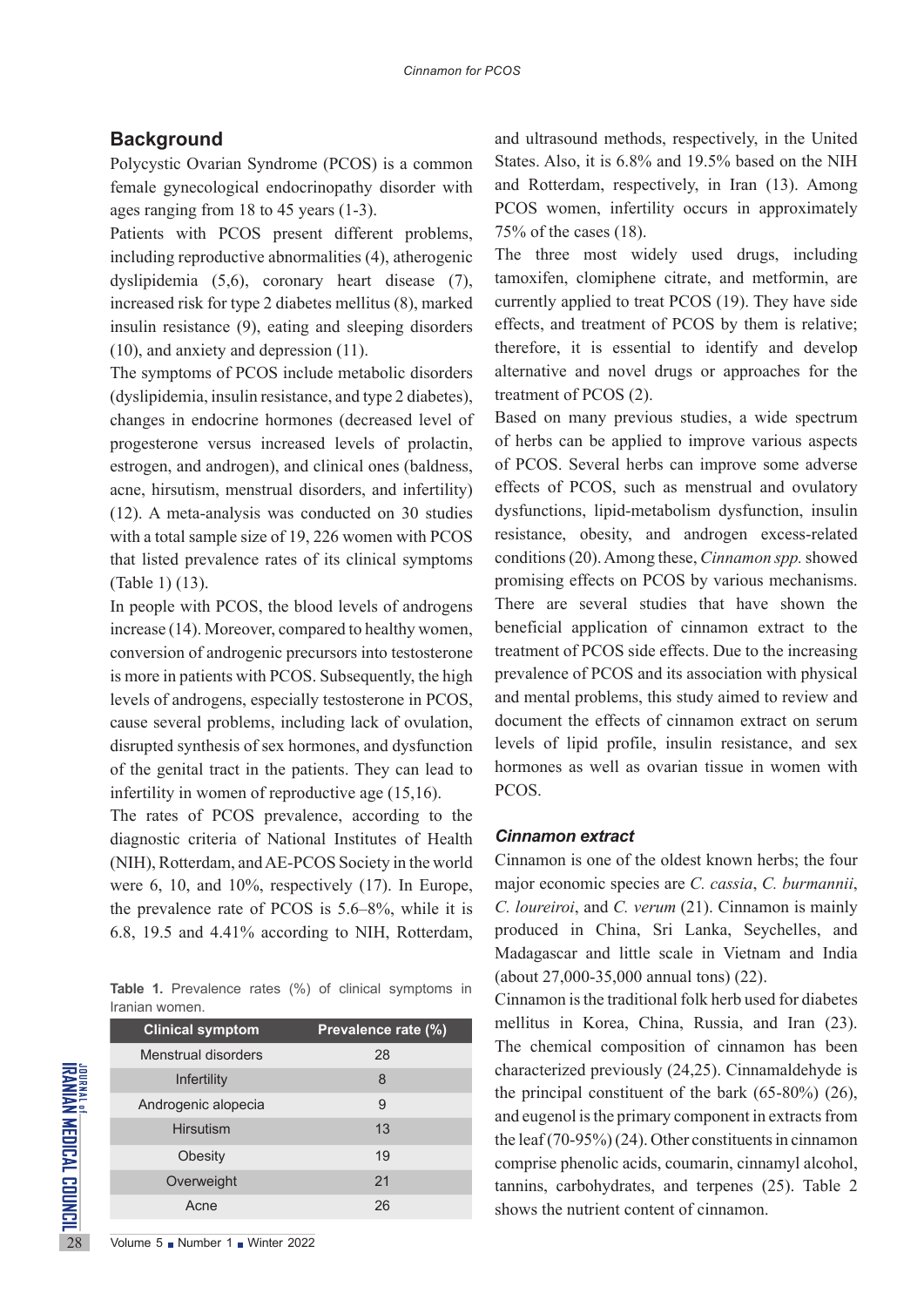|  |  |  |  | Table 2. Nutrient content of cinnamon (22). |  |
|--|--|--|--|---------------------------------------------|--|
|--|--|--|--|---------------------------------------------|--|

| <b>Nutrient Types</b>          | <b>Constituent</b>        | <b>Value</b>      |
|--------------------------------|---------------------------|-------------------|
|                                | Energy                    | 247 kcall 1035 KJ |
|                                | Protein                   | 3.99g             |
| Macronutrients<br>(per 100 gm) | <b>Total fat</b>          | 1.24g             |
|                                | Carbohydrate              | 3.6g              |
|                                | Ash                       | 80.59 g           |
|                                | Calcium                   | 1002 mg           |
|                                | Iron                      | 8.32 mg           |
|                                | Magnesium                 | 60 mg             |
|                                | Phosphorus                | 60 mg             |
| <b>Minerals</b>                | Potassium                 | 431 mg            |
|                                | Zinc                      | 1.83 mg           |
|                                | Copper                    | $0.339$ mg        |
|                                | Manganese                 | 17.466 mg         |
|                                | $\boldsymbol{\mathsf{A}}$ | 295 IU            |
|                                | B1 (Thiamine)             | $0.002$ mg        |
|                                | B2 (Riboflavin)           | $0.041$ mg        |
| <b>Vitamins</b>                | B3 (Niacin)               | $1.332$ mg        |
|                                | B5 (Pantothenic acid)     | $0.558$ mg        |
|                                | $\mathsf C$               | 3.8 mg            |

Cinnamon has benefits in improving problematic blood glucose regulation resulting from type 2 diabetes and obesity, improved insulin resistance, lower blood cholesterol concentrations, and blood pressure (27). Also, cinnamon's antioxidant, antiinflammatory, and antimicrobial activity have been shown previously (27). *Cinnamon spp* can reduce the adverse effects of PCOS. There are several review papers about cinnamon benefits (28,29), but in this article, we review the benefits of cinnamon treatment, particularly in women with PCOS.

#### *Metabolic dysfunction*

The treatment of metabolic dysfunction by herbs 34). Insulin sensitizing agents (*e.g.* metformin and represents promising results in women with PCOS. thiazolidinediones) have been used to treat patients Previous studies The treatment of metabolic dysfunction by herbs represents promising results in women with PCOS. Previous studies showed that cinnamon and its active ingredients (*e.g.* eugenol, cinnamic acid, cinnamate, and cinnamaldehyde) have several therapeutic effects on the metabolic syndrome factors, such as dyslipidemia and obesity (22), high blood glucose,

and insulin resistance (30).

# *Anti-insulin resistance*

Insulin resistance (found in 50–70% of the patients with PCOS) is one of the factors found in the development of PCOS (31).

According to a follow-up that lasted over ten years, the prevalence of diabetes was 5.0% in controls compared with 39.3% in PCOS patients of similar age (32). Also, insulin resistance has increased rates in women with PCOS compared to controls, and the absolute rates of insulin resistance were 65% in normal-weight women with PCOS and 95% in obese women with PCOS (33, 34). Insulin sensitizing agents (*e.g.* metformin and thiazolidinediones) have been used to treat patients with PCOS (35). Insulin sensitizing agents have been shown to significantly reduce insulin resistance and androgen levels and improve menstrual irregularity, ovulatory function, and some inflammatory markers in women with PCOS (36-38). However, they have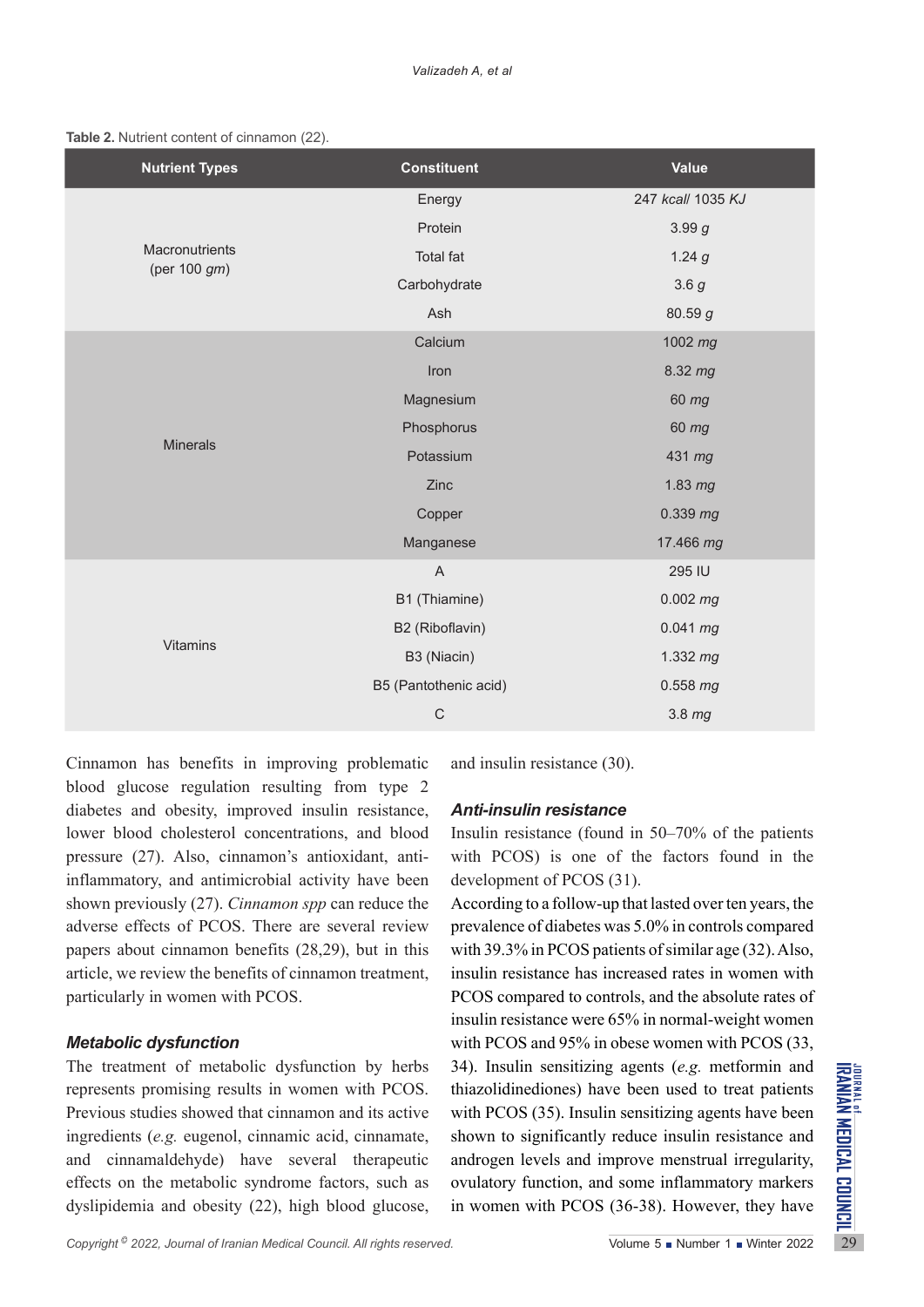multiple safety concerns. For example, in patients at risk for fractures, bladder cancer, congestive heart failure, or other adverse cardiovascular effects, it is recommended that thiazolidinediones be used cautiously according to current treatment guidelines [American Diabetes Association (ADA) 2014] (39). Also, metformin, the most widely used drug in PCOS, is often poorly tolerated due to gastrointestinal side effects of nausea (61%), vomiting (30%), and diarrhea (65%) (39-41). Several clinical trial studies show that metformin treatment reduces the absorption of the B12 vitamin, and subsequently, causes anemia (42,43).

Wang *et al* showed that oral administration of ~1000 *mg*/day of cinnamon extract for eight weeks to fifteen women with PCOS improved insulin sensitivity in nondiabetic women with PCOS (44).

A double-blind, randomized, controlled trial conducted by Jain *et al* revealed that administration of 3 *g*/day of the cinnamon extract can significantly reduce fasting blood glucose (p=0.001) and glycosylated hemoglobin (p=0.023) in comparison with the placebo group (2500 *mg*/day of wheat flour) (45).

Eighty women with PCOS were treated with cinnamon powder capsules 1500 *mg*/day and placebo group for 12 weeks. The results showed that fasting insulin and insulin resistance were significantly reduced in the treated group with cinnamon (30).

One hundred and twelve girls (12.6-17 years old) with PCOS were treated with the cinnamon extract (1000 *mg*/day), metformin (1000 *mg*/day), or placebo (46). The results indicated that cinnamon, as well as metformin, significantly improved both quantitative insulin sensitivity check index  $(p<0.01)$ and homeostasis model insulin resistance index  $(p<0.005)$  in comparison to placebo (46).

More, Borzoei *et al* demonstrated that cinnamon extract (1500 *mg*/day) significantly decreased serum fasting blood glucose, insulin, and homeostatic model assessment for insulin resistance at sample group compared to the placebo group (all  $p<0.05$ ) (47).

EXECUTE ALTERNATION AND EXECUTE THE SAME CONSUMEDING THE CONSUMERCY CONSUMEDING THE THANGED PCOS caused significant insulin (p=0.024) and HOM/<br>participants after the intervention with the placebo group (48).<br>30 Volume 5 N Cinnamon supplementation in patients with PCOS caused significantly reduced fasting insulin ( $p=0.024$ ) and HOMA-IR ( $p=0.014$ ) of the participants after the intervention in comparison with the placebo group (48).

## *Improving the lipid profile*

In particular, alterations of the lipid profile affect up to 70% of the patients with PCOS. Several interrelated pathological processes seem to contribute to dyslipidemia instauration: among others, obesity, insulin resistance, and hyperandrogenism.

A clinical trial was conducted on 84 overweight or obese patients with PCOS aged 20-38 years that were treated with 1500 *mg*/day cinnamon or placebo for eight weeks. The results indicated that cinnamon extract significantly improved serum level of total cholesterol, Low-Density Lipoprotein (LDL) and High-Density Lipoprotein (HDL)- cholesterol  $(p<0.05)$  (49). In another similar study with this team, administrating cinnamon extract as a capsule dosage form (1500 *mg*/day) for eight weeks on overweight or obese patients of PCOS was investigated (47). Results showed that serum triglyceride decreased in the cinnamon group compared to baseline values  $(p=0.001)$  (47).

Also, 66 patients with PCOS were randomly allocated to be treated with cinnamon powder as 1500 *mg*/ day and placebo for 12 weeks. Cinnamon powder administration significantly reduced LDL compared with the placebo group  $(p=0.049)$  (48).

Cinnamon extract administrated to adolescent girls (12.6–17 years old) with PCOS caused a reduction in apolipoprotein B: apolipoprotein A1 ratio (46). The results revealed that cinnamon extract makes the balance between atherogenic (LDL, Lp(a), IDL, and VLDL) and antiatherogenic (HDL) lipoproteins.

#### *Modulating the hormones*

Regulation of the hypothalamic-pituitary-ovary axis is abnormal in patients with PCOS. Both follicular theca cells and follicular granular cells are required to produce steroid hormones such as estrogen and progesterone. In addition, previous studies indicated that cinnamon extract could increase estrogen and progesterone hormones at a dose of 50 and 200 *mg* (50). It may be related to increasing LH secretion, leading to increased synthesis of estrogen and progesterone (51). According to the previous research, cinnamon as different forms (extract, powder, and supplement) influenced the hormonal status as well as menstrual cycles (20,30,44).

Anti-Mullerian hormone (AMH) is a transforming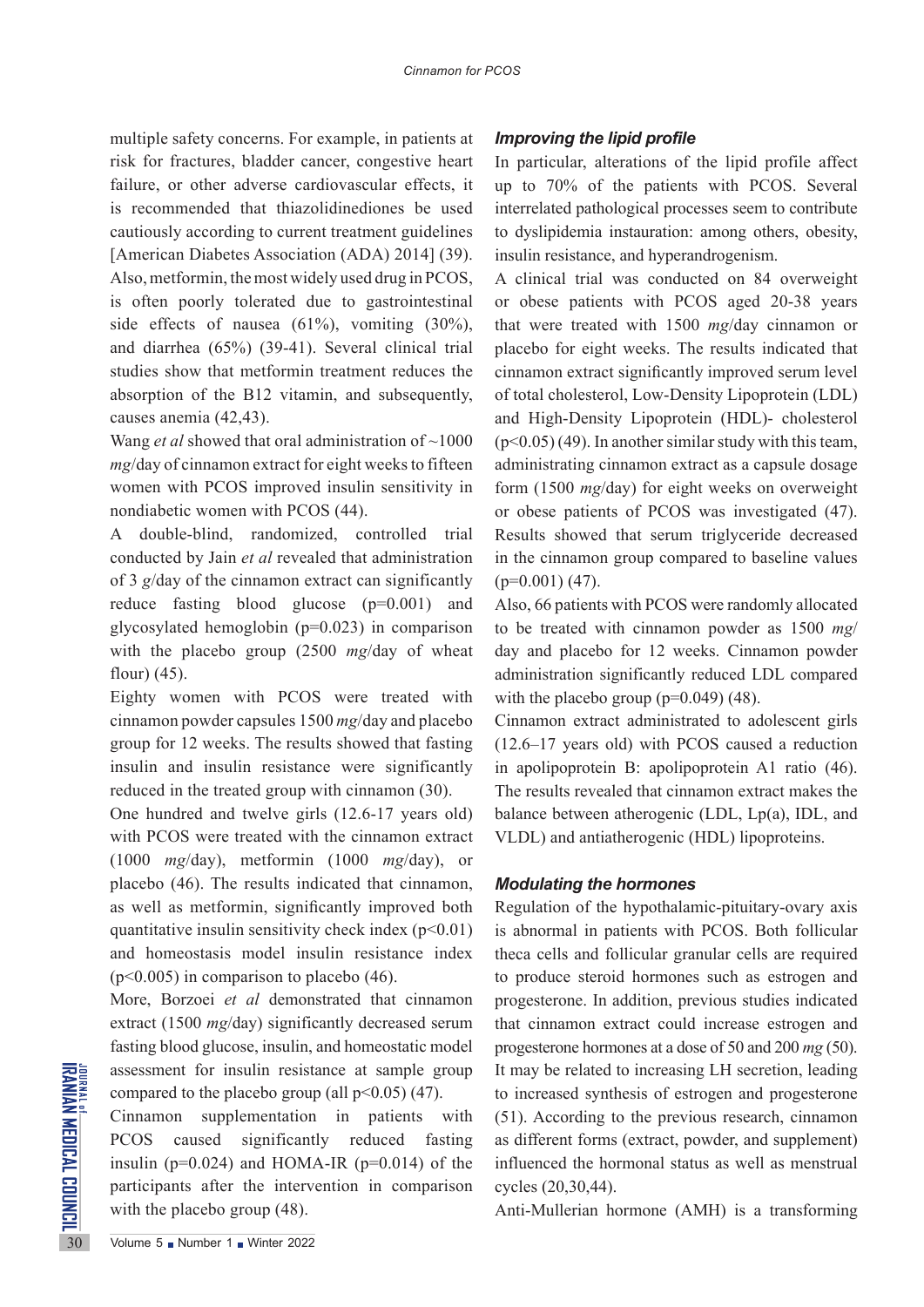growth factor-β, and recently, it was found that AMH has contributed to PCOS. Serum AMH levels may increase up to 3× higher in the patients with PCOS compared to the control group that may be related to follicular arrest (52,53). The cinnamon extract causes the reduction of AMH. It showed fewer side effects in comparison with metformin (53).

## *Oxidative stress*

In patients with PCOS, one of the possible therapeutic mechanisms of herbs is reducing oxidative stress. Numerous studies have described the antioxidant impacts of cinnamon as one of the therapeutic mechanisms.

In one study, cinnamon supplement treatment with a dose of 1500 *mg*/day for eight weeks considerably reduced malondialdehyde (MDA) level (p=0.014) and increased the total serum antioxidant capacity  $(p=0.005)$  at the patients with PCOS (49). The MDA molecule is a lipid peroxidation marker that is a secondary lipid peroxidation product (54). MDA reduction indicates the antioxidant effects of cinnamon.

Moreover, several studies represented the antioxidant effects of cinnamon by increasing total antioxidant capacity, increasing glutathione synthesis, improving the activity of antioxidative enzymes such as superoxide dismutase and glutathione peroxidase, and decreasing MDA and lactate dehydrogenase (55-57).

# *Improving menstrual cyclicity*

Herbal medicines can improve reproductive dysfunctions and balance menstrual cycles. The menstrual cycle varies from 21 to 35 days (average duration of 28 days) among adult women (58).

Dou *et al* demonstrated that cinnamon extract treatment for 20 days restores the cyclicity and ovary morphology in the PCOS mice model induced by dehydroepiandrosterone (59).

six-month intervention on menstrual cyclicity on 46 in BMI (p<0.01), insulin (p=0.02), blood pressure<br>women with PCOS was investigated (34). The results (p=0.01), Luteinizing Hormone (LH) (p=0.04),<br>indicated that menstrua The effect of cinnamon supplementation during the six-month intervention on menstrual cyclicity on 46 women with PCOS was investigated (34). The results indicated that menstrual cycles improved from baseline and were more frequent in the sample treated group compared to the placebo group ( $p=0.0085$ ) (34).

In the clinical trial study, the effect of consumption of cinnamon powder for 60 days on the menstrual cycle

pattern of 20 women with PCOS aged 18-42 years was investigated. Improvement in the menstrual cycle pattern (51.9%, from baseline menstrual cyclicity) was observed in the treated group by 3000 *mg*/day of cinnamon bark powder (60). In addition, a notable change was observed in ovarian size. More, complete amelioration was reported in 7 patients in the test group. These results show the activity of cinnamon upon the ovarian tissue. The authors suggested that cinnamon may be clinically useful as an alternate therapy for PCOS management, especially in patients with menstrual disturbances in PCOS (60).

# *Body Mass Index (BMI) and body weight*

In most patients with PCOS, obesity and abnormal fat distribution are usually present. Polyphenolic compounds of cinnamon species have antiobesogenic effects. There are several studies that represent the cinnamon effects on BMI and body weight (45,61). Salehpour *et al* showed that two years of treatment of girls with an age range of 12.6-17 years old with cinnamon extract (500 *mg*) significantly decreased BMI compared to placebo  $(p<0.05)$  (46). Furthermore, a 16-week double-blind, randomized, controlled trial on 116 patients with PCOS indicated that consumption of 3000 *mg*/day of the cinnamon extract led to significant decreases of waist circumference ( $p=0.002$ ) and BMI ( $p=0.001$ ) in comparison to the placebo group (45).

# *Combination with other herbal extracts*

The cinnamon extract can be utilized in combination with other herbal extracts to manage PCOS complications. Administrated cinnamon along with *Paeonia lactiflora* Pall., *Hypericum perforatum* L., and *Glycyrrhiza spp*. for three months to patients with PCOS led to a reduction in oligomenorrhoea of 32.9% compared to controls  $(p<0.01)$  (62). Approximately 122 women contributed to this study. Women in the sample group recorded significant improvements in BMI ( $p<0.01$ ), insulin ( $p=0.02$ ), blood pressure  $(p=0.01)$ , Luteinizing Hormone (LH)  $(p=0.04)$ , pregnancy rates ( $p=0.01$ ), quality of life ( $p<0.01$ ), depression, anxiety and stress  $(p<0.01)$  (62).

Administration of *C. zeylanicum* Blume and *Nigella sativa* L. can substantially decrease the serum level of FBS, insulin, insulin resistance, cholesterol,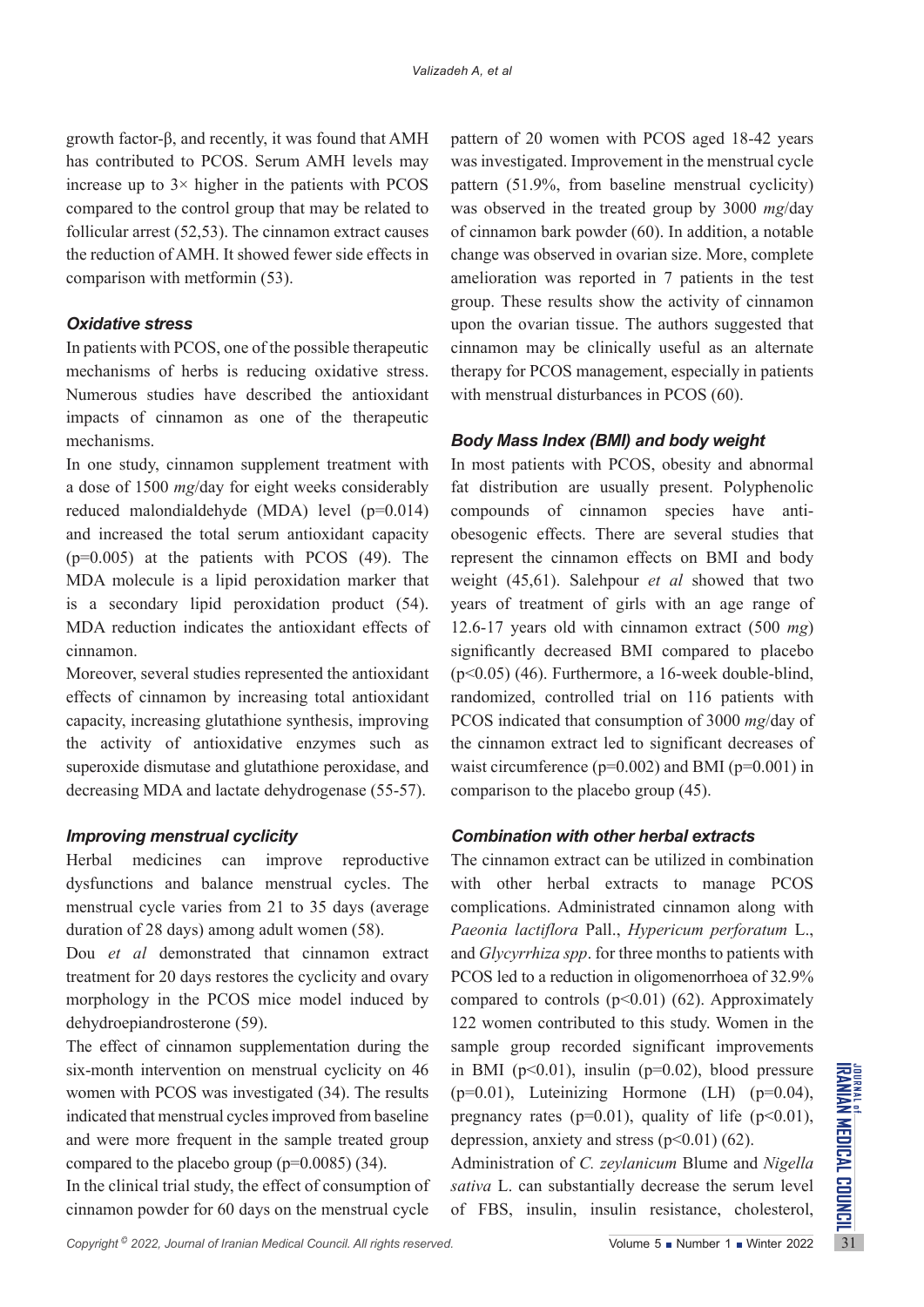triglyceride, and LDL levels (30,34,49). It should be noted that this reduction occurred by all forms of *Cinnamomum cassia,* including supplements (34,49), powder (30), and extract (44). Cinnamon seems to have greater efficacy when used over 12 weeks (20).

In addition, administration of *C. burmanii* and *Lagerstroemia spesiosa* L. for six months reduced the patients' BMI considerably (53).

A randomized controlled trial was conducted to evaluate combination therapy of cinnamon with metformin for six months in controlling PCOS symptoms in 175 patients (61). In this study, voluntaries were divided into two groups of A with 89 cases (metformin 500 *mg*) and B with 86 cases (metformin 500 *mg* + cinnamon extract 336 *mg*). The results showed that cinnamon supplements with metformin significantly reduced weight, oligomenorrhea/amenorrhea (regular menstrual cycles) ( $p=0.00$ ), and BMI ( $p=0.00$ ) as well as Waist/Hip ratio ( $p=0.00$ ) (61).

Recently, Permadi *et al* introduced an herbal combination of *C. burmanii* and *L. spesiosa* extract (DLBS3233) for improved lipid profile and insulin sensitivity and free testosterone of women with PCOS and high BMI. This study was conducted on sixty-two patients with PCOS. The results revealed that DLBS3233 reduced triglycerides, homeostatic model assessment of insulin resistance (HOMA-IR), and free testosterone (63).

## *Adverse effects*

Previous studies reported minimum side effects with administrated cinnamon ≤1500 *mg*/day. Also, three months of treatment with *C.burmanii* and *C.cassia*  showed no complications (30,53). Additionally, the adverse effects attributed to cinnamon resolved after a short withdrawal period (62).

# **Conclusion**

Cinnamon, as a valuable compound for overcoming metabolic syndrome, shows a promising alternative for PCOS treatment. Also, cinnamon's antioxidant and anti-inflammatory effects can improve oxidative stress in patients with PCOS. Previous studies revealed the improvement of menstrual cyclicity in the treated group with cinnamon, which may be related to modulating hormones or reducing oxidative stress. Cinnamon has several beneficial effects on PCOS, but further studies are required to comprehend the mechanistic reasons for the apparent benefits of cinnamon supplementation in PCOS treatment.

## **Acknowledgements**

None.

#### **Conflict of Interest**

The authors have no conflict of interest.

# **Funding**

This research did not receive any specific grant from funding agencies in the public, commercial, or not-forprofit sectors.

# **References**

1. Nidhi R, Padmalatha V, Nagarathna R, Amritanshu R. Prevalence of Polycystic Ovarian Syndrome in Indian Adolescents. J Pediat Adolesc Gynecol 2011 Aug;24(4):223-7.

2. Azziz R, Woods KS, Reyna R, Key TJ, Knochenhauer ES, Yildiz BO. The prevalence and features of the polycystic ovary syndrome in an unselected population. J Clin Endocrinol Metab 2004 Jun;89(6):2745-9.

**EXAMPLE 3.** Knochenhauer E, Key T, Ka<br>syndrome in unselected black<br>Endocrinol Metab 1998 Sep;83<br>4. Rasgon NL, Altshuler LL, Fa<br>PCOS in women treated for bip<br>32<br>Volume 5 • Number 1 • Winter 2022 3. Knochenhauer E, Key T, Kahsar-Miller M, Waggoner W, Boots L, Azziz R. Prevalence of the polycystic ovary syndrome in unselected black and white women of the southeastern United States: a prospective study. J Clin Endocrinol Metab 1998 Sep;83(9):3078-82.

4. Rasgon NL, Altshuler LL, Fairbanks L, Elman S, Bitran J, Labarca R, et al. Reproductive function and risk for PCOS in women treated for bipolar disorder. Bipolar Disord 2005 Jun;7(3):246-59.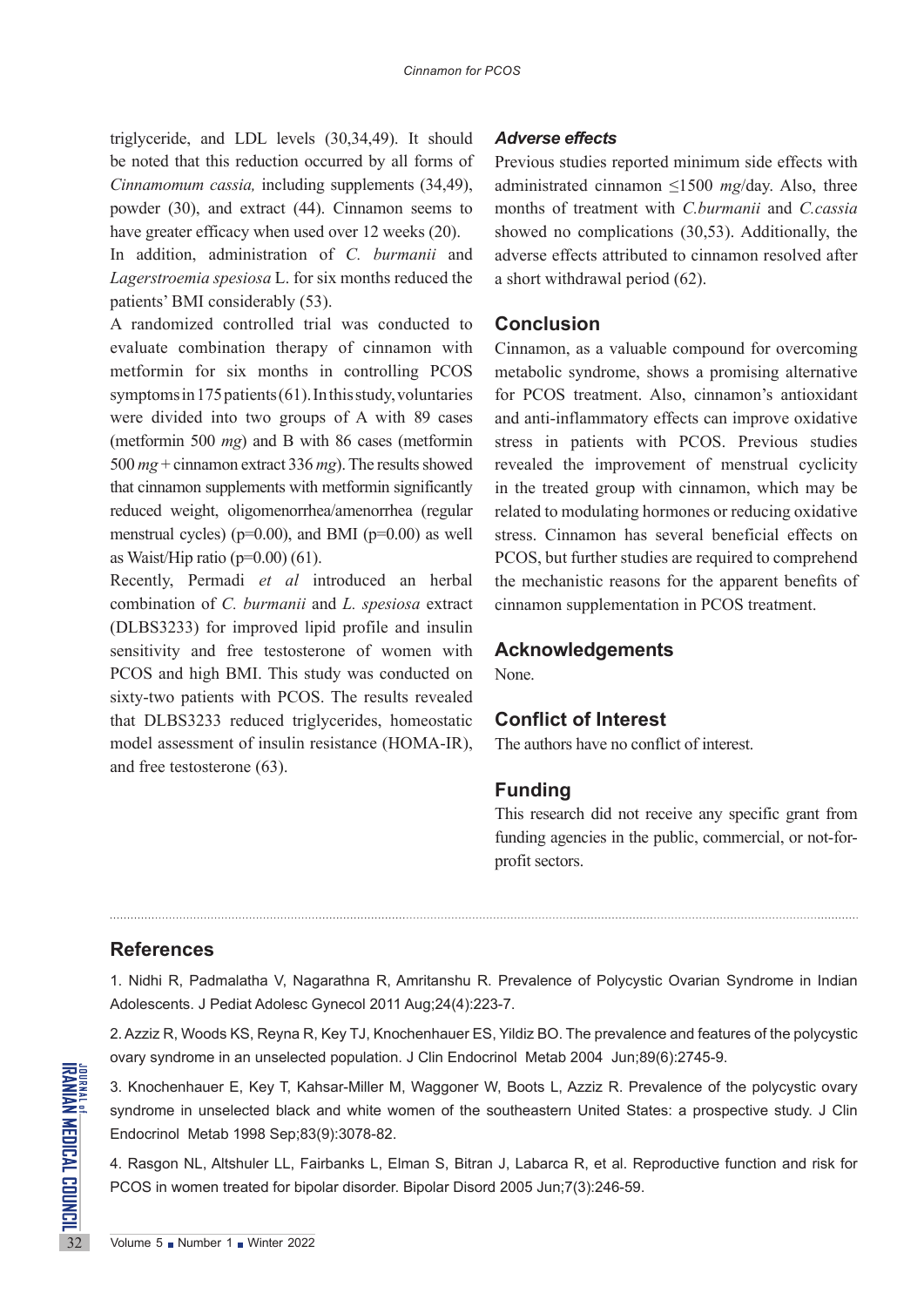5. Kumar PR, Palo I, Pattanaik S. Cardiovascular and atherogenic risk profile in young Indian PCOS Patients. Panacea J Med Sci 2020;10(3):299-302.

6. Zhou Y, Wang X, Jiang Y, Ma H, Chen L, Lai C, et al. Association between polycystic ovary syndrome and the risk of stroke and all-cause mortality: insights from a meta-analysis. Gynecol Endocrinol 2017 Dec;33(12):904-10.

7. Meun C, Gunning MN, Louwers YV, Peters H, Roos‐Hesselink J, Roeters van Lennep J, et al. The cardiovascular risk profile of middle‐aged women with polycystic ovary syndrome. Clin Endriol 2020 Feb;92(2):150-8.

8. Forslund M, Landin-Wilhelmsen K, Trimpou P, Schmidt J, Brännström M, Dahlgren E. Type 2 diabetes mellitus in women with polycystic ovary syndrome during a 24-year period: importance of obesity and abdominal fat distribution. Hum Reprod Open 2020 Jan 15;2020(1):hoz042.

9. Moghetti P, Tosi F. Insulin resistance and PCOS: chicken or egg? J Endocrinol Invest 2020 Feb:1-12.

10. Thannickal A, Brutocao C, Alsawas M, Morrow A, Zaiem F, Murad MH, et al. Eating, sleeping and sexual function disorders in women with polycystic ovary syndrome (PCOS): A systematic review and meta‐analysis. Clin Endocrinol 2020 Apr;92(4):338-49.

11. Glowinska A, Duleba AJ, Zielona-Jenek M, Siakowska M, Pawelczyk L, Banaszewska B. Disparate Relationship of Sexual Satisfaction, Self-Esteem, Anxiety, and Depression with Endocrine Profiles of Women With or Without PCOS. Reprod Sci 2020 Jan;27(1):432-42.

12. Jelodar G, Askari K. Effect of Vitex agnus-castus fruits hydroalcoholic extract on sex hormones in rat with induced polycystic ovary syndrome (PCOS). Physiol Pharm 2012 Apr 10;16(1):62-9.

13. Jalilian A, Kiani F, Sayehmiri F, Sayehmiri K, Khodaee Z, Akbari M. Prevalence of polycystic ovary syndrome and its associated complications in Iranian women: A meta-analysis. Iran J Reprod Med 2015 Oct;13(10):591.

14. Rosenfield RL, Ehrmann DA. The pathogenesis of polycystic ovary syndrome (PCOS): the hypothesis of PCOS as functional ovarian hyperandrogenism revisited. Endocr Rev 2016 Oct;37(5):467-520.

15. Kirilovas D, Chaika A, Bergström M, Bergström-Petterman E, Carlström K, Nosenko J, et al. Granulosa cell aromatase enzyme activity: effects of follicular fluid from patients with polycystic ovary syndrome, using aromatase conversion and [11C] vorozole-binding assays. Gynecolo Endocrinol 2006 Dec;22(12):685-91.

16. Brenner RM, Slayden OD, Critchley H. Anti-proliferative effects of progesterone antagonists in the primate endometrium: a potential role for the androgen receptor. Reproduction 2002 Aug;124(2):167-72.

17. Bozdag G, Mumusoglu S, Zengin D, Karabulut E, Yildiz BO. The prevalence and phenotypic features of polycystic ovary syndrome: a systematic review and meta-analysis. Hum Reprod 2016 Dec;31(12):2841-55.

18. Toscani MK, Mario FM, Radavelli-Bagatini S, Spritzer PM. Insulin resistance is not strictly associated with energy intake or dietary macronutrient composition in women with polycystic ovary syndrome. Nutr Res 2011 Feb;31(2):97-103.

19. Marx TL, Mehta AE. Polycystic ovary syndrome: pathogenesis and treatment over the short and long term. Cleve Clin J Med 2003 Jan;70(1):31-45.

20. Jazani AM, Azgomi HND, Azgomi AND, Azgomi RND. A comprehensive review of clinical studies with herbal medicine on polycystic ovary syndrome (PCOS). Daru 2019 Dec;27(2):863-77.

21. Chen P, Sun J, Ford P. Differentiation of the four major species of cinnamons (C. burmannii, C. verum, C. cassia,<br>
and C. loureiroi) using a flow injection mass spectrometric (FIMS) fingerprinting method. J Agric Food 21. Chen P, Sun J, Ford P. Differentiation of the four major species of cinnamons (C. burmannii, C. verum, C. cassia, and C. loureiroi) using a flow injection mass spectrometric (FIMS) fingerprinting method. J Agric Food Chem 2014 Mar;62(12):2516-21.

22. Goel B, Mishra S. Medicinal and Nutritional Perspective of Cinnamon: A Mini-review. Eur J Med Plants 2020:10-6.

23. El-Desoky GE, Aboul-Soud MA, Al-Numair KS. Antidiabetic and hypolipidemic effects of Ceylon cinnamon (Cinnamomum verum) in alloxan-diabetic rats. J Med Plants Res 2012 Mar 9;6(9):1685-91.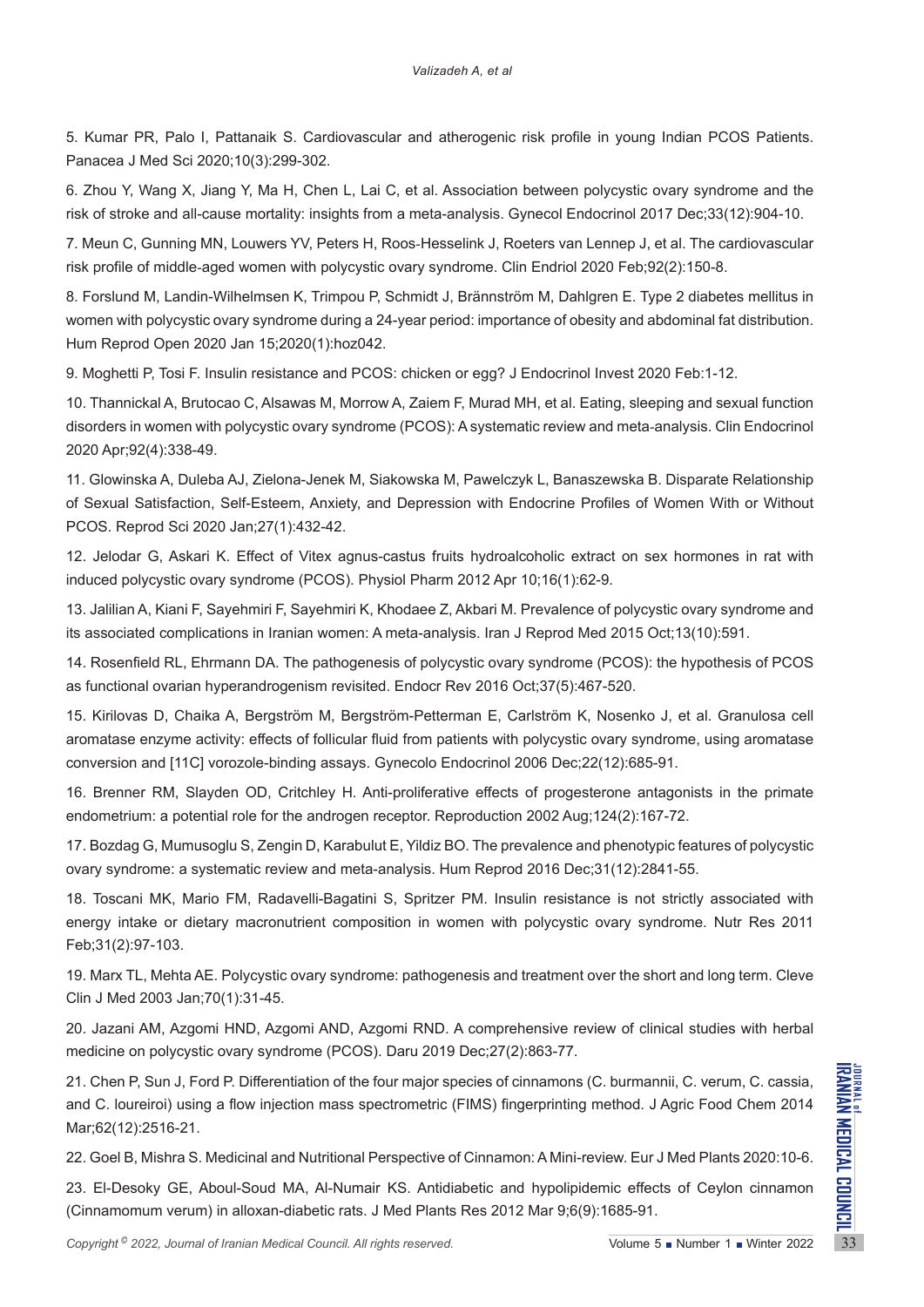24. Valizadeh A, Khaleghi AA, Alipanah H, Zarenezhad E, Osanloo M. Anticarcinogenic Effect of Chitosan Nanoparticles Containing Syzygium aromaticum Essential Oil or Eugenol Toward Breast and Skin Cancer Cell Lines. BioNanoScience. 2021 Sep;11(3):678-86.

25. Ghanbariasad A, Valizadeh A, Ghadimi SN, Fereidouni Z, Osanloo M. Nanoformulating Cinnamomum zeylanicum essential oil with an extreme effect on Leishmania tropica and Leishmania major. J Drug Deliv Sci Tech 2021 Jun 1;63:102436.

26. Valizadeh A, Shirzad M, Esmaeili F, Amani A. Increased antibacterial activity of cinnamon oil microemulsionin comparison with cinnamon oil bulk and nanoemulsion. Nanomed Res J 2018 Jan 1;3(1):37-43.

27. Singletary K. Cinnamon: overview of health benefits. Nutr Today 2008 Nov 1;43(6):263-6.

28. Singletary K. Cinnamon: Update of Potential Health Benefits. Nutr Today 2019 Jan 1;54(1):42-52.

29. Ribeiro-Santos R, Andrade M, Madella D, Martinazzo AP, de Aquino Garcia Moura L, de Melo NR, et al. Revisiting an ancient spice with medicinal purposes: Cinnamon. Trends Food Sci Tech 2017 Apr 1;62:154-69.

30. Hajimonfarednejad M, Nimrouzi M, Heydari M, Zarshenas MM, Raee MJ, Jahromi BN. Insulin resistance improvement by cinnamon powder in polycystic ovary syndrome: A randomized double‐blind placebo controlled clinical trial. Phytother Res 2018 Feb;32(2):276-83.

31. Bako AU, Morad S, Atiomo WA. Polycystic ovary syndrome: an overview. Rev Gynaecol Prac 2005 Jun 1;5(2):115-22.

32. Gambineri A, Patton L, Altieri P, Pagotto U, Pizzi C, Manzoli L, et al. Polycystic ovary syndrome is a risk factor for type 2 diabetes: results from a long-term prospective study. Diabetes 2012 Sep;61(9):2369-74.

33. Dumesic DA, Phan JD, Leung KL, Grogan TR, Ding X, Li X, et al. Adipose insulin resistance in normal-weight women with polycystic ovary syndrome. J Clin Endocrinol Metab 2019 Jun 1;104(6):2171-83.

34. Kort DH, Lobo RA. Preliminary evidence that cinnamon improves menstrual cyclicity in women with polycystic ovary syndrome: a randomized controlled trial. Am J Obstet Gynecol 2014 Nov;211(5):487. e1-. e6.

35. Biondo LA, Teixeira AA, de OS Ferreira KC, Neto JC. Pharmacological Strategies for Insulin Sensitivity in Obesity and Cancer: Thiazolidinediones and Metformin. Curr Pharm Des 2020;26(9):932-45.

36. Costello MF, Eden JA. A systematic review of the reproductive system effects of metformin in patients with polycystic ovary syndrome. Fertil Steril 2003 Jan;79(1):1-13.

37. Cataldo NA, Abbasi F, McLaughlin TL, Lamendola C, Reaven GM. Improvement in insulin sensitivity followed by ovulation and pregnancy in a woman with polycystic ovary syndrome who was treated with rosiglitazone. Fertil Steril 2001 Nov;76(5):1057-9.

38. Morley LC, Tang T, Yasmin E, Norman RJ, Balen AH. Insulin‐sensitising drugs (metformin, rosiglitazone, pioglitazone, D‐chiro‐inositol) for women with polycystic ovary syndrome, oligo amenorrhoea and subfertility. Cochrane Database Syst Rev 2017 Nov 29 (11).

39. Davidson MA, Mattison DR, Azoulay L, Krewski D. Thiazolidinedione drugs in the treatment of type 2 diabetes mellitus: past, present and future. Crit Rev Texicol 2018 Jan;48(1):52-108.

40. Legro RS, Barnhart HX, Schlaff WD, Carr BR, Diamond MP, Carson SA, et al. Clomiphene, metformin, or both for infertility in the polycystic ovary syndrome. N Engl J Med 2007 Feb 8;356(6):551-66.

**EXAMPLE THE SERVE AND SERVE AND SERVE AND SERVE AND SERVE AND SERVE AND SERVE AND SERVE AND SERVE AND SERVE AND SERVE AND SERVE AND SAFEKTING SUPPORT OF SURFACE AND SAFEKTING SUPPORT 1 WINTER 2022** 41. Siavash M, Tabbakhian M, Sabzghabaee AM, Razavi N. Severity of gastrointestinal side effects of metformin tablet compared to metformin capsule in type 2 diabetes mellitus patients. J Res Pharm Pract 2017 Apr;6(2):73.

42. Kim J, Ahn CW, Fang S, Lee HS, Park JS. Association between metformin dose and vitamin B12 deficiency in patients with type 2 diabetes. Medicine 2019 Nov;98(46).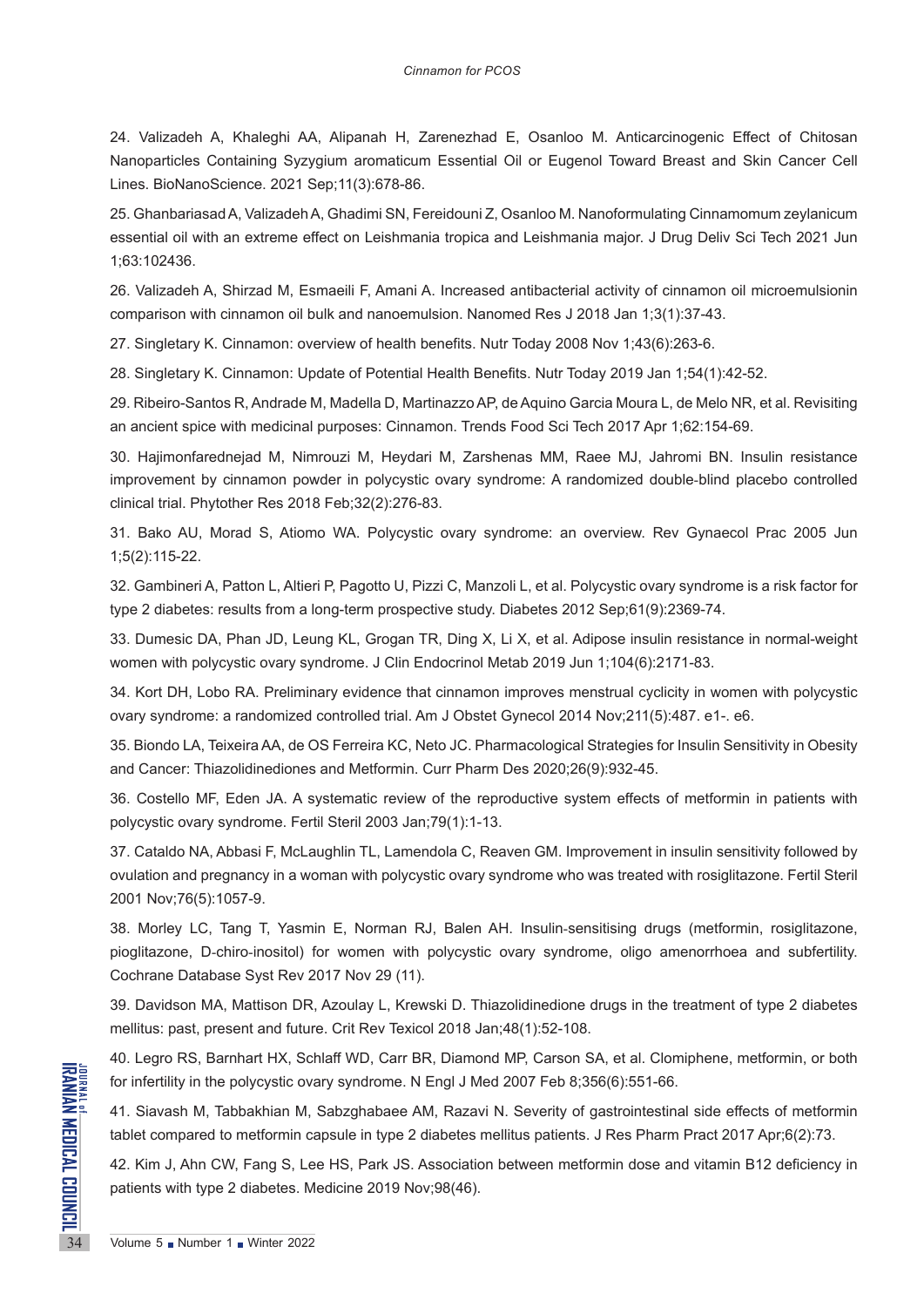43. Aroda VR, Edelstein SL, Goldberg RB, Knowler WC, Marcovina SM, Orchard TJ, et al. Long-term metformin use and vitamin B12 deficiency in the Diabetes Prevention Program Outcomes Study. J Clin Endocrinol Metabo 2016 Apr;101(4):1754-61.

44. Wang JG, Anderson RA, Graham III GM, Chu MC, Sauer MV, Guarnaccia MM, et al. The effect of cinnamon extract on insulin resistance parameters in polycystic ovary syndrome: a pilot study. Fertil Steril 2007 Jul;88(1):240-3.

45. Jain SG, Puri S, Misra A, Gulati S, Mani K. Effect of oral cinnamon intervention on metabolic profile and body composition of Asian Indians with metabolic syndrome: a randomized double-blind control trial. Lipids Health Dis 2017 Jun 12;16(1):1-11.

46. Salehpour S, Setavand S, Onsori S. A double-blind, placebo-controlled comparison of cinnamon extract to metformin effects upon insulin resistance, apolipoprotein B: Apolipoprotein A1 ratio, and BMI of obese adolescent girls with polycystic ovary syndrome. ESPE Abstracts 2015 Aug 26;84.

47. Borzoei A, Rafraf M, Asghari-Jafarabadi M. Cinnamon improves metabolic factors without detectable effects on adiponectin in women with polycystic ovary syndrome. Asia Pac J Clin Nutr 2018;27(3):556-63.

48. Ee C, Thuraisingam S, Pirotta M, French S, Xue C, Teede H, et al., editors. World Congress Integrative Medicine & Health 2017: part two. InBMC Complementary and Alternative Medicine; Springer 2017 Jun: 17(1): 1-65.

49. Borzoei A, Rafraf M, Niromanesh S, Farzadi L, Narimani F, Doostan F. Effects of cinnamon supplementation on antioxidant status and serum lipids in women with polycystic ovary syndrome. J Tradit Complement Med 2018 May 19;8(1):128-33.

50. Mohammad P, Zienab B, Hossein KJ. The Effect of cinnamon extract on gonadotrop in changes (FSH& LH) in rats treated with gelophen. Biomed Pharm J 2015 May 2;7(1):363-7.

51. Braun L, Cohen M. Herbs and supplement an evidence-based Guide. Section 6. 1 st. Sydney: Elsevier; 2007.

52. Pigny P, Jonard S, Robert Y, Dewailly D. Serum anti-Mullerian hormone as a surrogate for antral follicle count for definition of the polycystic ovary syndrome. J Clin Endocrinol Metabo 2006 Mar;91(3):941-5.

53. Wiweko B, Susanto CA. The effect of metformin and cinnamon on serum anti-mullerian hormone in women having PCOS: A Double-blind, randomized, controlled trial. J Hum Reprod Sci 2017 Jan;10(1):31.

54. Morales M, Munné-Bosch S. Malondialdehyde: Facts and Artifacts. Plant Physiol 2019 Jul;180(3):1246-50.

55. Sedighi M, Nazari A, Faghihi M, Rafieian‐Kopaei M, Karimi A, Moghimian M, et al. Protective effects of cinnamon bark extract against ischemia–reperfusion injury and arrhythmias in rat. Phytother Res 2018 Oct;32(10):1983-91.

56. Wijewardhana U, Gunathilaka U, Navaratne S. Determination of total phenolic content, radical scavenging activity and total antioxidant capacity of cinnamon bark, black cumin seeds and garlic. Int Res J Adv Engin Sci 2019;4(2):55-7.

57. Seyed Ahmadi SG, Farahpour MR, Hamishehkar H. Topical application of Cinnamon verum essential oil accelerates infected wound healing process by increasing tissue antioxidant capacity and keratin biosynthesis. Kaohsiung J Med Sci 2019 Nov;35(11):686-94.

58. Louwers YV, Laven JS. Characteristics of polycystic ovary syndrome throughout life. Therapeutic Adv Reprod Health 2020 March 18;14:2633494120911038.

**Copyright <sup>©</sup>** 2022, *Journal of Iranian Medical Council. All rights reserved.<br>
Copyright <sup>®</sup> 2022, <i>Journal of Iranian Medical Council. All rights reserved.*<br>
Copyright <sup>®</sup> 2022, *Journal of Iranian Medical Council. Al* 59. Dou L, Zheng Y, Li L, Gui X, Chen Y, Yu M, et al. The effect of cinnamon on polycystic ovary syndrome in a mouse model. Reprod Biol Endocrinol 2018 Oct 19;16(1):1-10.

60. Khan AA, Begum W. Efficacy of Darchini in the management of polycystic ovarian syndrome: a randomized clinical study. J Herb Med 2019 Mar 1;15:100249.

61. Talaat B, Ammar IMM. The added value of cinnamon to metformin in controlling symptoms of polycystic ovary syndrome, a randomized controlled trial. Mid East Fertil Soci J 2018 Dec 1;23(4):440-5.